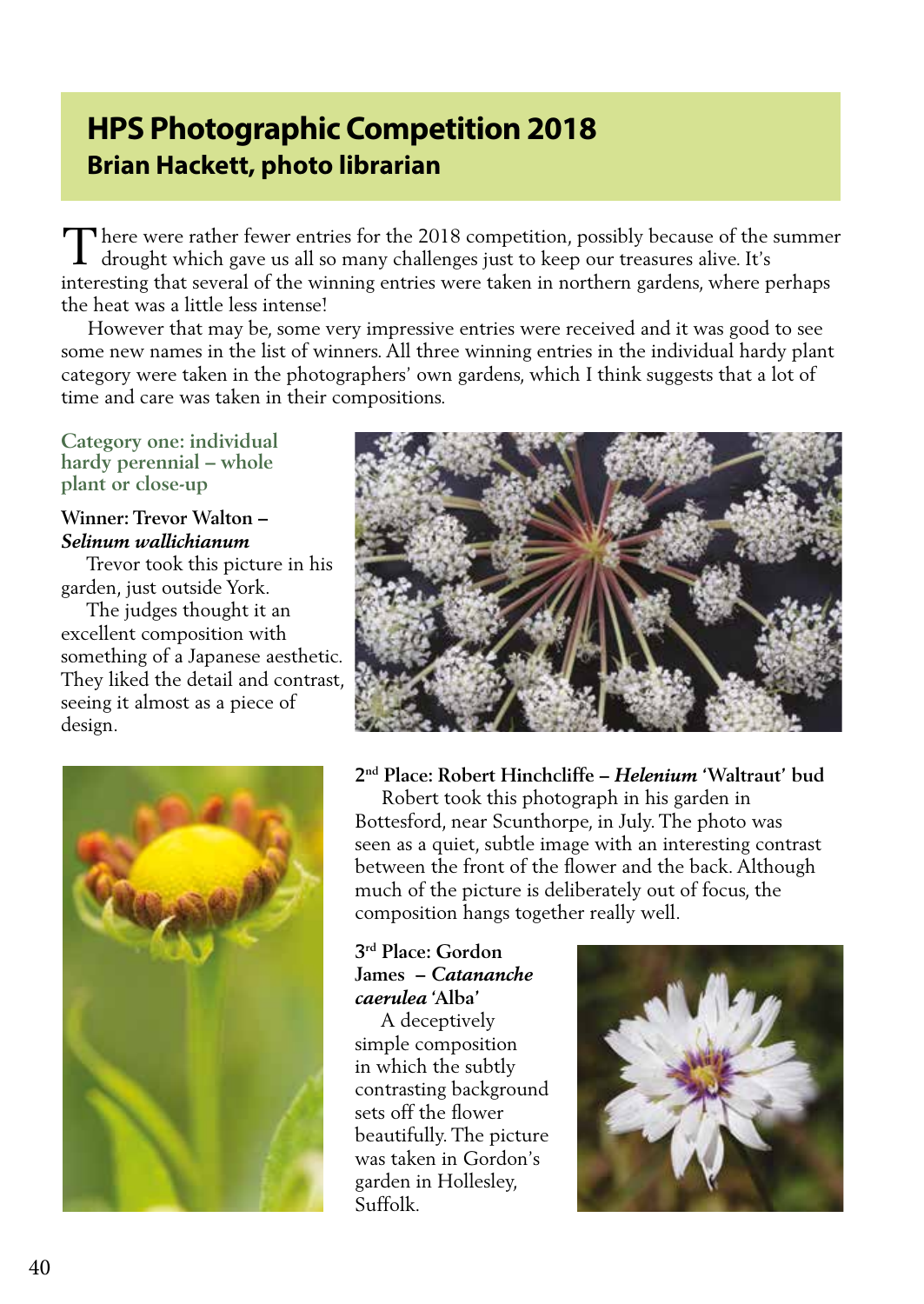# **Category two: a plant grouping, border, garden view, or an HPS event**



# **Winner: Alan Wilson – Reflections:**  *Lysichiton camtschatcensis*

 Alan took this picture in The Savill Garden, Windsor Great Park. The subject is the Asian Skunk Cabbage, a white form of the more common yellowflowered *Lysichiton americanus*. Easier to like perhaps, but a tricky one to spell! The judges were very impressed by

this striking image, captured at exactly the right moment to maximise the impact of the reflected cloud and sky. It is beautifully composed, even to the smallest elements like the black reflections of the trifoliate plant on the right. Every part is sharp and the colours (grey against cream and green) work so well together.

#### **2nd Place: Louise Sims – Winter scene**

 This is a lovely atmospheric composition. The sun behind the trees and the light streaming across the water are particularly effective. The gradual falling off of focus from foreground to distant background creates a very enjoyable aerial-perspective effect.



## **3rd Place: Nadine Mitschunas –** *Eryngium giganteum* **'Silver Ghost',** *Dianthus carthusianorum* **and** *Stipa calamagrostis*

 An effective composition taken against the light. The judges liked the subtle, restricted palette with points of emphasis across the picture plane. A contemplative image, taken on Nadine's allotment in Wallingford.

 You can see more of Nadine's stunning photographs on her blog, *Tales from my wildlife allotment*, on the Society's website: hardy-plant.org.uk